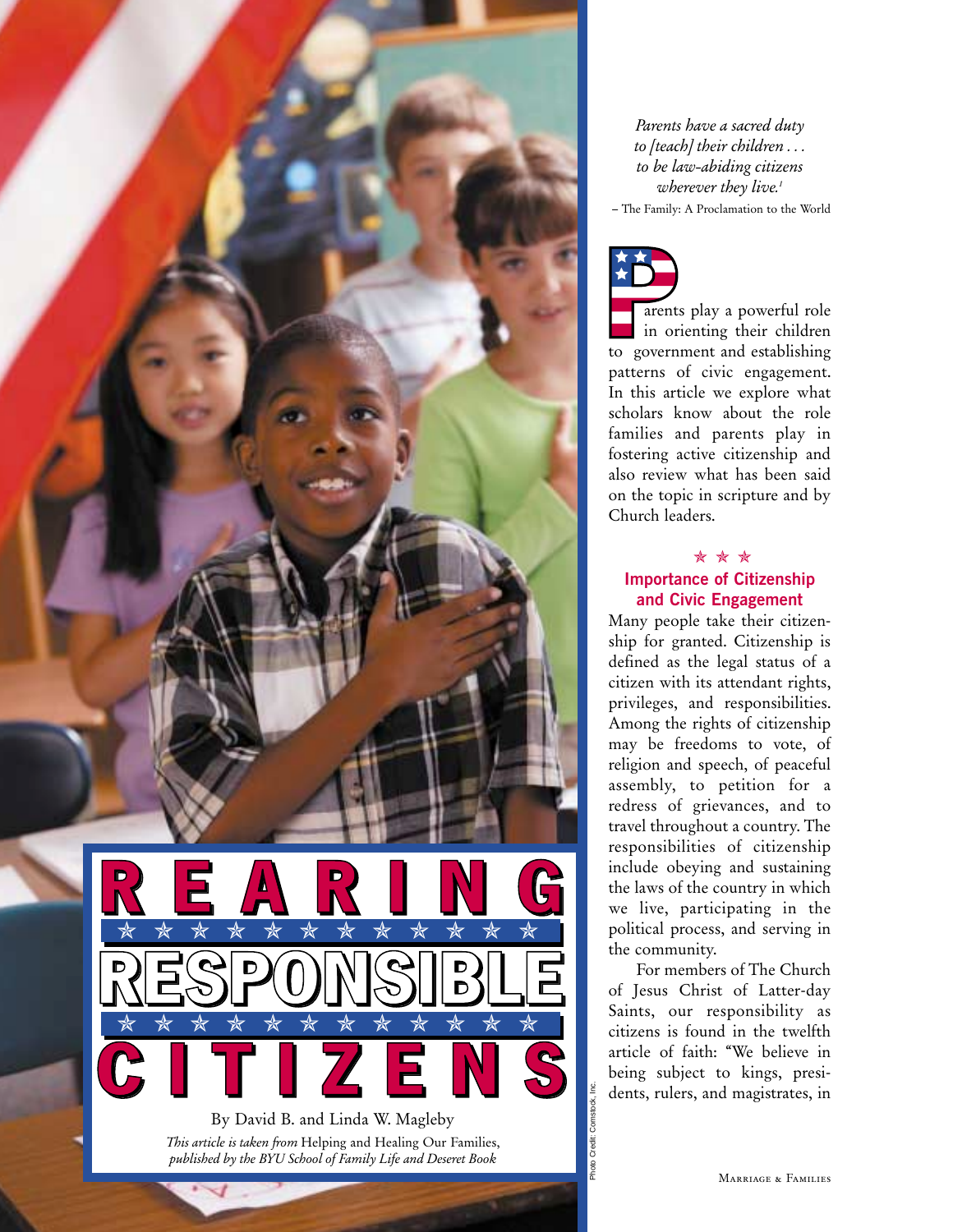obeying, honoring, and sustaining the law." Elder James E. Talmage commented on this teaching: "Among other virtues the Church in its teachings should impress the duty of a law-abiding course; and the people should show forth the effect of such precepts in their probity as citizens of the nation and in the community of which they are part."2

Being a good citizen means learning to love and serve others, first in families, then in our communities, our countries, and the world. Because of the restored gospel, we understand that being a good citizen means "that when [we] are in the service of [our] fellow beings [we] are only in the service of [our] God" (Mosiah 2:17). Members of the Church are encouraged to participate as active members of the community by prayerfully studying the issues and exercising their privilege to vote. A First Presidency letter stated:

> *We urge Church members to* register to vote*, to study the issues and candidates carefully and prayerfully, and then vote for those they believe will most nearly carry out their ideas of good government. . . . While affirming its constitutional right of expression on political and social issues, the Church reaffirms its long-standing policy of neutrality regarding political parties, political platforms, and candidates for political office.*<sup>3</sup>

Social scientists describe the sense of social engagement and confidence in dealing with others in public activities as *social capital*. Political scientist Robert Putnam defines social capital as "connections among individuals–social networks and the norms of reciprocity and trustworthiness that arise from them."4 Measures of social capital include political, civic, and religious participation, connections in the workplace, informal social connections, altruism, volunteering, philanthropy, reciprocity, honesty, and trust.<sup>5</sup> Putnam, among others, has documented that over time we have seen diminishing social capital. People are less involved in community groups and have not developed the communication and cooperation skills necessary for civic engagement. The concept of social capital is useful because it conveys the sense that individuals can acquire social capital out of their experiences and education. Among the most important transmitters of social capital is the family.

Research has demonstrated that Latter-day Saints are not only more likely to volunteer within their church but are also more likely to have "given a speech or presentation" and to have taken "part in making decisions" in the church.<sup>6</sup> These same data also show that the more involved Latterday Saints are in their church, the more likely they are to be involved in politics.<sup>7</sup> Latter-day Saints who are religiously active are more engaged in politics than religiously active Catholics or Southern Baptists. Obversely, Latter-day Saints with the lowest level of religious participation have a slightly lower rate of political participation than Southern Baptists and Catholics who have the same level of religious involvement.<sup>8</sup> The more social capital people have, the more effective citizens they are.

### ✯✯✯

# **How Children Learn about Citizenship and Civic Responsibility**

The most powerful influence on how children view citizenship and civic engagement is their families.<sup>9</sup> In his classic study, *Political Socialization*, Kenneth P. Langton observed that "within the family the individual learns his first set of social roles. . . . how he should relate to other people."10 Children learn from their parents' knowledge about citizenship and government.<sup>11</sup> The orientation of the parents towards political participation "is shared by the children in many cases."12

The role of parents in raising children is clearly stated in scripture: "But ye will teach them to walk in the ways of truth and soberness; ye will teach them to love one another, and to serve one another" (Mosiah 4:15). "And they shall also teach their children to pray, and to walk uprightly before the Lord" (D&C 68:28). Modern prophets and apostles have also emphasized the central teaching role of parents. "The Family: A Proclamation to the World" states, "Parents have a sacred duty to rear their children in love and righteousness, to provide for their physical and spiritual needs, to teach them to love and serve one another, to observe the commandments of God and to be law-abiding citizens wherever they live."<sup>13</sup>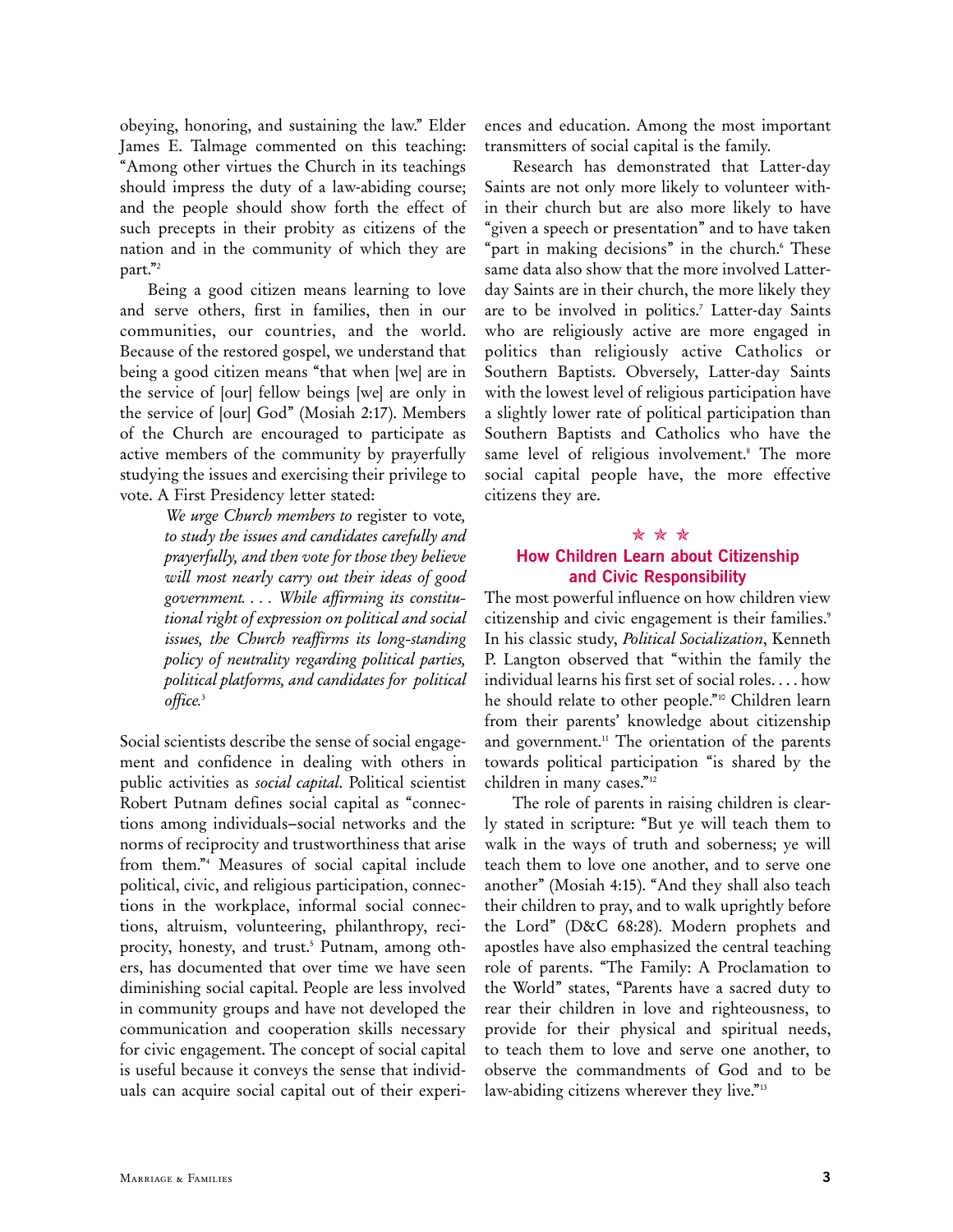Elder M. Russell Ballard said, "Sooner, perhaps, than we realize, the fate of nations will be in the hands of today's children."14 The family is the first community in which children learn to love and serve one another. In the family, children can learn about the blessings of belonging, of being loved, protected, and nurtured. They can learn to contribute to the family by their attitudes, their work, and their obedience. They can learn to be grateful for the contributions of others. With these family-centered principles as a foundation, children are prepared to love and serve in the community. President James E. Faust said, "Among the other values children should be taught are respect for others, beginning with the child's own parents and family; respect for the symbols of faith and patriotic beliefs of others; respect for law and order; respect for the property of others; respect for authority."<sup>15</sup>

### ✯✯✯

## **Challenges in Rearing Responsible Citizens**

There are challenges to rearing responsible citizens. One of the most formidable challenges is cynicism, a scorn for the motives or virtue of others. In the government setting, cynics believe that politicians are only interested in themselves and are not sincere. They believe that their votes cannot make a difference and that public officials don't care what "people like us" think. Cynicism is corrosive

of citizenship and civic involvement because it fosters the myths that people don't matter, votes don't count, and the government doesn't listen to citizens. Statements such as "My vote doesn't make a difference," or "Politics is a lose-lose situation," or "Voting is just choosing the lesser of the two evils," when uttered in the presence of children, help to make them cynical. Children are also exposed to cynicism in the community and in the media.

A challenge related to cynicism is distrust. The view that "all politicians are corrupt" is an example of expressing distrust. Consider the impact of such a statement on a child who might later consider running for community office. Most politicians are not corrupt. They mirror the broader culture and are no more or less corrupt than business leaders, sports heroes, or others. And yet we do not express the view that all sports heroes cheat or take drugs. This increasing sense of distrust is one of the main causes of the decrease in social capital discussed above.

A common obstacle that parents can help their children overcome is a lack of self-confidence in dealing with government, bureaucracy, and complexity when facing community problems. The obverse of low self-confidence in dealing with these challenges is what social scientists call *efficacy*. Efficacy is the belief that one's actions within the political community can produce



Photo Credit: Comstock, Inc.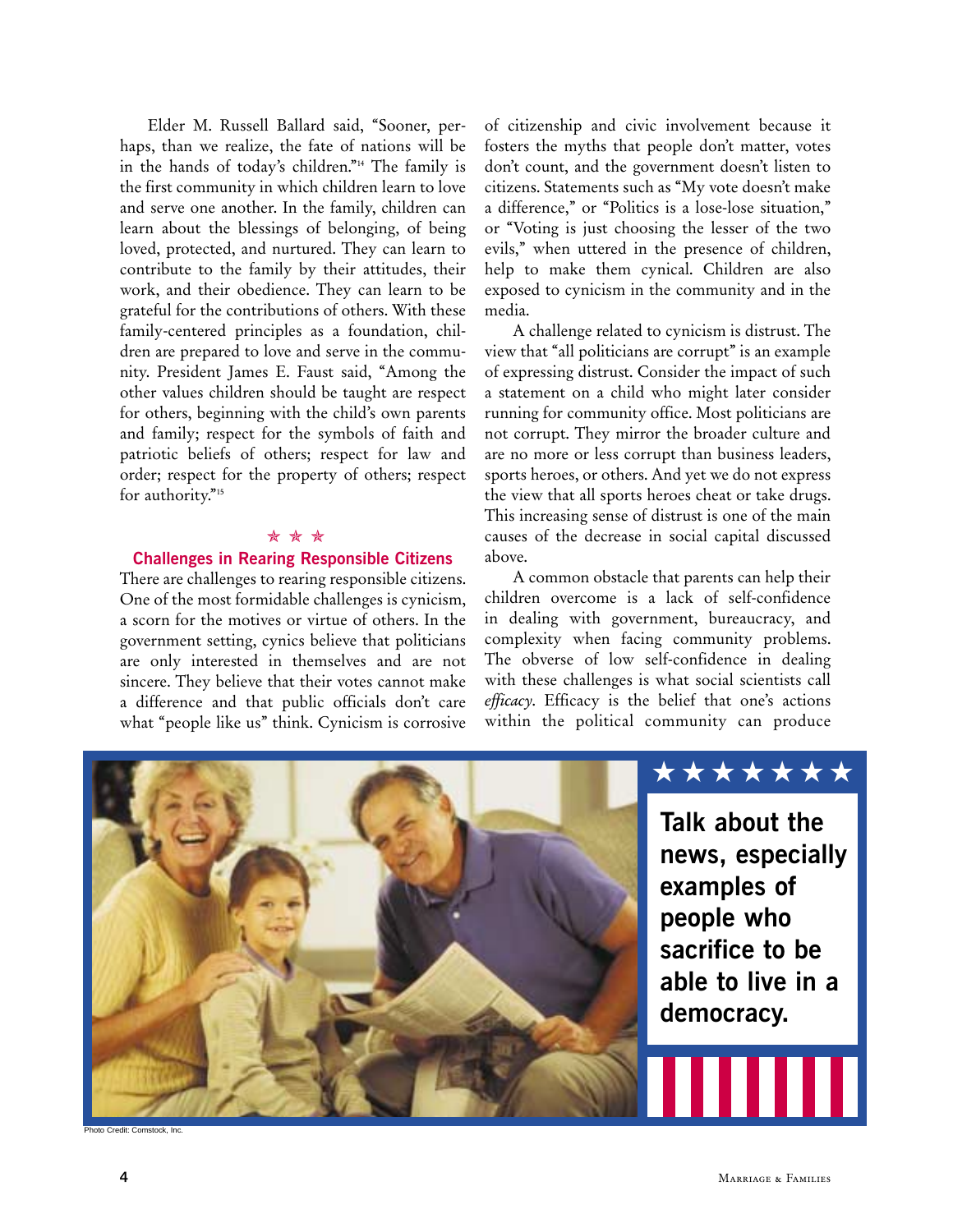desired results. Families that foster civic engagement have children with more efficacy.<sup>16</sup> Rather than perpetuate the attitude that people cannot influence their surroundings, demonstrate the opposite to your children through your actions. Identify a local problem and then set about to solve it.

Another important lesson to teach children about government and civic engagement is that people do not always get their way. A remarkable feature of a constitutional democracy is the peaceful transfer of power from one party or candidate to another. In many a young democracy, the incumbent candidate behind in public opinion will either rig the election or disregard the election and hold power through force. The norm of accepting the outcome of free and fair elections is a mark of a mature democracy and responsible citizens. This attitude can be fostered in families by discussing that reasonable people can disagree on many topics and that government and politics often reflect these differences.

A useful additional step in this discussion of winners and losers in democratic decision making is to encourage children to consider why some people might not see things the same way they do. What about this individual or group influences how they think and what they support? Questions like this help foster the kind of tolerance we need to retain freedom and democracy. Note that this question and discussion does not diminish the view of the parent or child, but seeks to understand how reasonable people can disagree on a topic or policy.

### ✯✯✯

# **Opportunities to Teach Children about Citizenship and Civic Responsibility**

The opportunities to teach our children about citizenship and civic responsibility are plentiful and include formal teaching moments like family home evening or talks we give on these topics, and informal settings like holiday celebrations, conversations, and personal examples of civic engagement. Below are some possible teaching opportunities:

1. Show respect for the law by obeying traffic and other laws. We can teach children that obedi-



**...encourage children to consider why some people might not see things the same way they do.** 

ence is the best choice, whether anyone else is there to see us wait for the red light to change or not. Our own integrity requires that we obey the laws. We can also show respect for the law by the way we talk about and address police officers or other officers of the law.

2. Vote. If you are blessed to live in a democracy, take the time to vote. Include your children in discussions about upcoming elections and take them with you to the polls when you vote. Explain the process, the election volunteers, the secret ballot, and so forth. Seeing how seriously you take voting will instill respect for the voting franchise.

3. Election campaigns provide opportunities to discuss elections and voting. You might watch a candidates' debate as a family and then discuss the process, the issues, and the strengths and weaknesses of each candidate. The purpose of the discussion is broader than just to see who the better candidate is. The discussion should foster

Photo Credit: Comstock, Inc.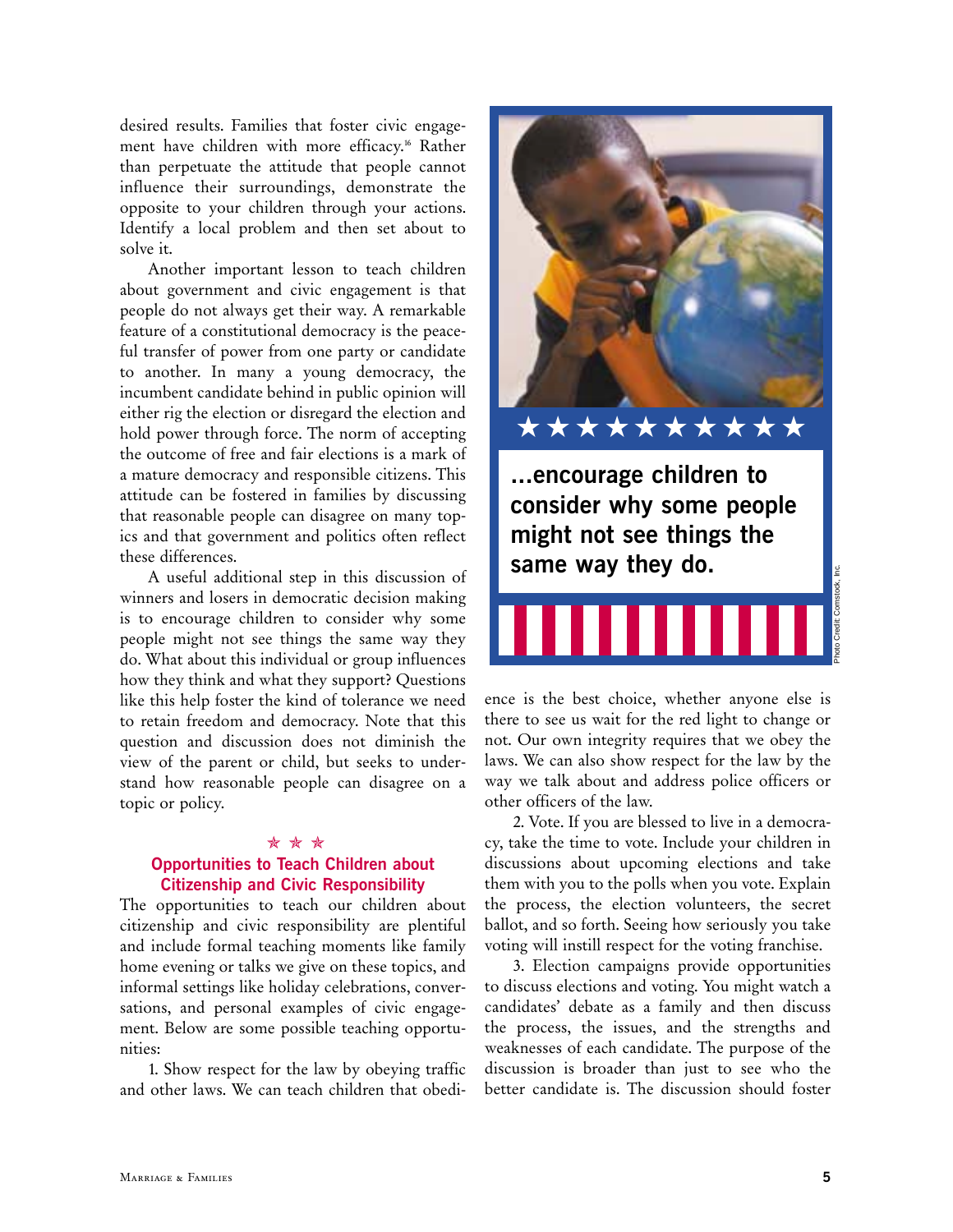

gratitude that we have a process with choices, people who are willing to run, and that we have a voice in important issues to be decided. Perhaps take the discussion one step farther by considering the opportunity to run for office or become more involved in school and community efforts.

4. Talk about the news, especially examples of people who sacrifice to be able to live in a democracy. The news of nations frequently includes stories of people working to achieve freedom or to free themselves from a dictator. Use these current events as a contrast to the freedom your family experiences. Talk about why people yearn for freedom and are willing to sacrifice a great deal for it.

5. Provide community service as a family. While volunteering to pick up litter, help at a homeless shelter, or assist a candidate or party, explain how the service is linked to citizenship. Teach children that each of us has a responsibility to contribute to our society and government.

6. Volunteer in a campaign or attend a political event or rally. Encourage your children to become participants in democracy by meeting local candidates and volunteering to help in a campaign.

7. As you pay your taxes, take the opportunity to explain why we have taxes, that the American Revolutionary War was waged over taxation without representation, and that all governments are dependent on raising revenue through taxes. An

important link between taxes and civic responsibility is that we all benefit from such services as national defense, streets, police protection, and public education.

8. Make patriotic holidays teaching moments and integrate patriotic symbols where appropriate. National holidays provide an opportunity to reflect on the rights and privileges you enjoy as well as the responsibilities of citizenship. A family home evening lesson could focus on founders or others who have secured and defended your country.

9. Be positive when talking about elected officials. We can disagree with a policy or position an official takes without belittling motives or intelligence. If you live in a country where many ideas are tolerated, you have reason to celebrate. Better still, if you live in a country where you have the freedom to express your opinions, work to convince others of your ideas. Pray for elected officials, even if they are not from your political party. These officials are in need of our prayers and including them in family prayers is a powerful teaching moment.

10. Consider taking family vacations that provide opportunities to teach children about history or visit a historical site. Visiting Washington, D.C.; the battlefield at Gettysburg; Colonial Williamsburg; or the Statue of Liberty can provide